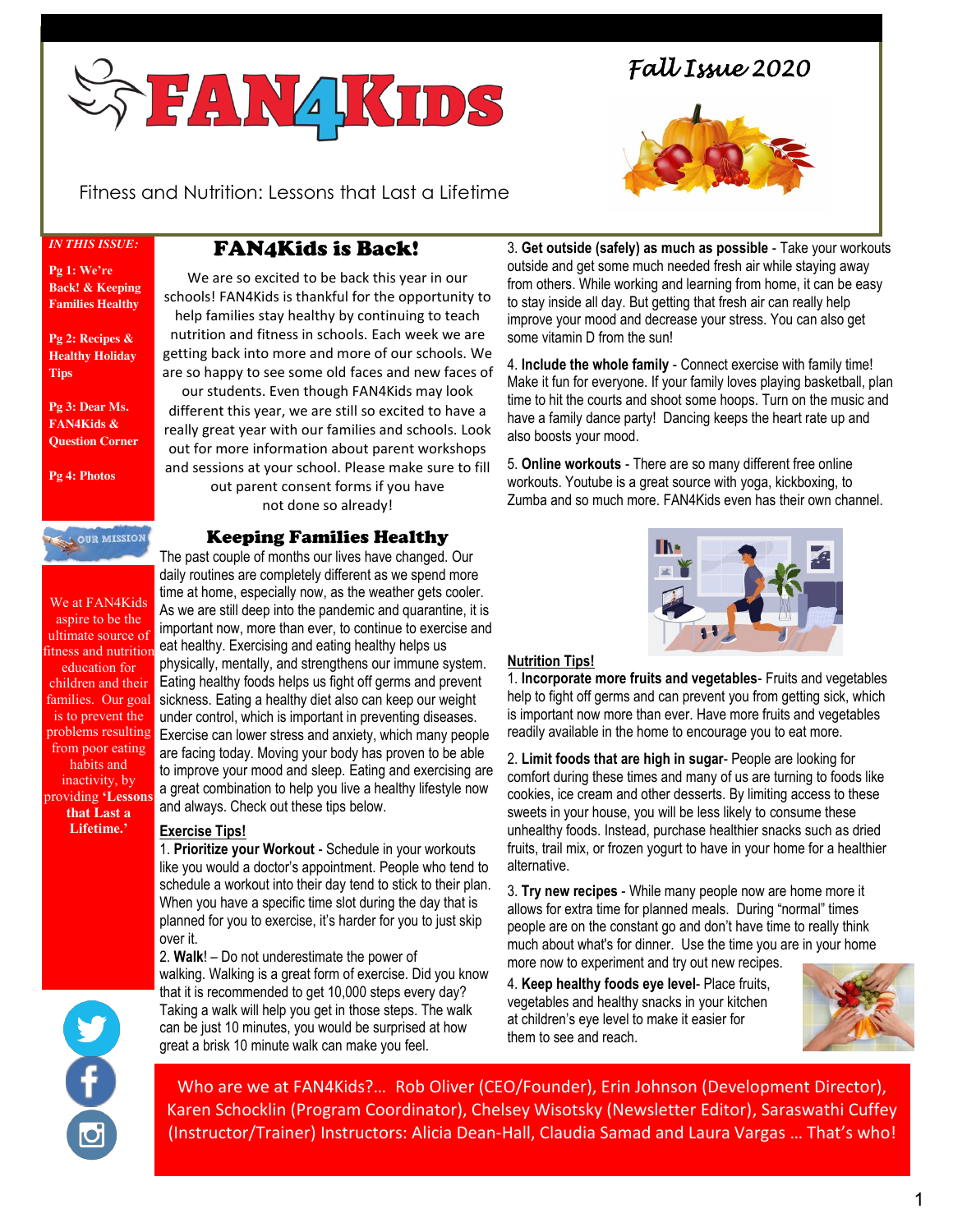# Recipe Corner: Delicious Recipes **Baked Apples Turkey Rice Soup**

#### **Ingredients:**

6 large apples

- 1 cup of old fashioned oats\*
- $\frac{1}{2}$  cup of chopped pecans\*
- 1 teaspoon cinnamon
- ½ teaspoon nutmeg
- ½ teaspoon ginger
- 2 tablespoons melted coconut oil or olive oil

2 tablespoons maple syrup

 $\frac{1}{2}$  cup apple cider or water

Optional: low-fat vanilla yogurt or vanilla ice cream Alternatives: Substitute quick oats instead of old fashioned oats. If you have nut allergies, you can omit the pecans

#### **Instructions**

1. Preheat the oven to 400F and grease an

oven safe baking dish with cooking spray.

2. Slice the apples in half, take out the seeds and place the apples in baking dish.

3. In a bowl, combine the oats, pecans and spices. Add in the oil and maple syrup and mix to combine.

4. Evenly distribute the oat mixture to the center of the apples, pressing the filling in towards the center of the apple.

5. Pour apple cider or water into the bottom of the baking dish and cover apples with foil.

6. Bake for 30 minutes and baste the apples with the cider/water every 5-10 minutes. Uncover the apples when 5 minutes remain.

7. Serve with vanilla yogurt or ice cream and enjoy!

#### **Ingredients:**

6 cups of low sodium chicken or vegetable stock 2 carrots, 1 onion, 2 stalks celery – diced 2 cloves of garlic- diced 2-3 cups of turkey leftovers Optional: 1 picked over turkey carcass 2-3 cups of leftover vegetables (Brussels sprouts, green beans, sweet potatoes) 2 bay leaves

Salt and pepper to taste

- 2 tablespoons olive oil
- 1 cup rice

#### **Instructions**

1. Place the pot on the stovetop and heat it over medium heat. Once hot add the olive oil. Once the oil is hot (it will be shimmering) add the onions, garlic, carrots, and celery. Cook for 3-5 minutes stirring occasionally.

2. Add the leftover vegetables, turkey, chicken or vegetable stock, bay leaf, and salt and pepper (ADD THE TURKEY CARCASS IF USING NOW).

3. Bring to a boil. Once boiling, reduce to a simmer for about 30 minutes. 4. If rice is already cooked add just before serving to warm through (if you add the rice too soon it will become very mushy). If you are adding raw rice, add to the simmering liquid and let cook for 15 minutes. (If adding raw rice, you may need more chicken/vegetable stock, so the soup does not become too thick).

5. Remove the turkey carcass from the soup once everything has cooked fully. Serve hot and enjoy!

### **Healthy Holiday Tips**

Thanksgiving (and the rest of the holiday season) is time for family, gratitude and is always centered around food. Around this time of year people tend to gain excess weight and start the year with the goal of living a healthy lifestyle. But why wait until the New Year?! You can still enjoy the holidays and even have some of your favorite foods, but it is important to be mindful of the quantity that we are eating. Here are some healthy alternatives and tips to get you through the holiday season in a healthy ways:

- 1. **Half of your plate should be filled with veggies!** Try to avoid vegetables that are fried, have heavy creams, sauces, or glaze. A healthier alternative would be to roast your vegetables. Some great vegetables to roast are broccoli, Brussel sprouts and carrots.
- 2. **Try making your own cranberry sauce** The cranberry sauce that comes in a can is always filled with a lot of added sugar and other artificial ingredients. Making the cranberry sauce yourself, allows you to be in control of the amount of sugar added.
- 3. **Choose white meat over dark meat** Choosing white meat over dark meat lowers your consumption of fats and has lower calories.
- 4. **Contribute a healthy dish** Bringing a healthy dish ensures that there will be at least one healthy choice available.

**5. Don't skip meals** - A lot of people think that skipping a meal will help save calories. This often backfires and will cause you to end up overeating at dinner. Make sure to eat a filling breakfast and healthy snacks like fruit, yogurt or a small handful of nuts. This will curb your appetite and stop you from overeating later in the day.

**6. Stay Hydrated** - Remember to drink water throughout the day. A lot of other drinks are filled with sugar and have empty calories. Save those calories for dinner.

**7. It's ok to indulge** - The holidays are centered around eating and most times not around the healthiest food. It's important to know that it is okay to have that dessert. But we probably don't need a plate full of desserts. Have one slice of your favorite pie instead.

**8. Don't let your eating habits get you down** - So you overindulged over the holidays, now what? Don't let what you ate yesterday stop you from doing better today. It's a new day for you to get back on track. Get back to your routine of eating healthy foods and do not feel guilty over the foods you consumed over the holidays.



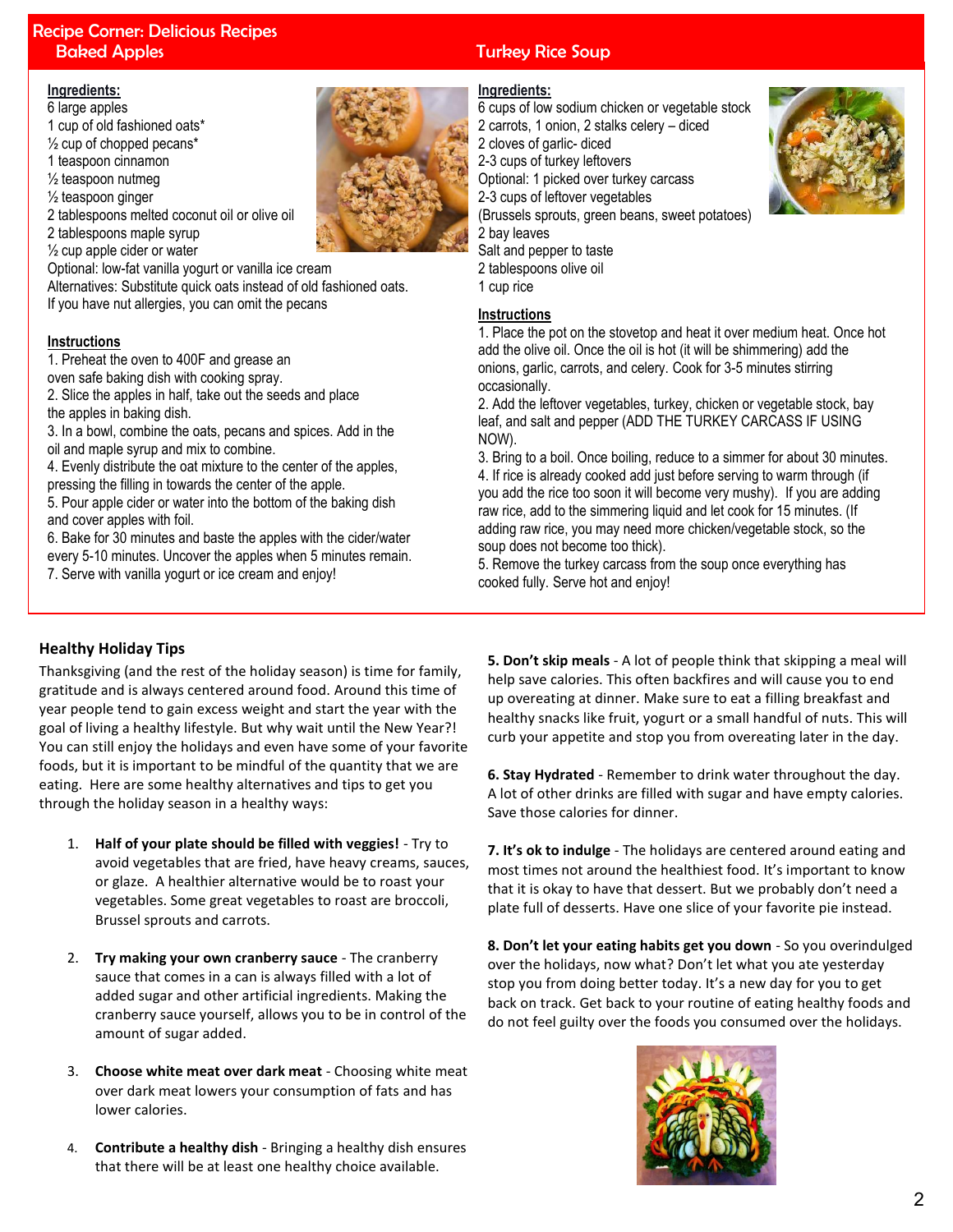#### **Dear Ms. FANKids,**

**Mom**

**As you can imagine this pandemic has not been easy for any of us. The past couple of months have been a huge adjustment for my family. One of the biggest challenges that my family is still trying to get used to is remote learning. We made the decision to go fully remote for the 2020-2021 school year. This means I have a Kindergartener, 2nd grader, and 4th grader all at home. It's been super tough on my kids and I can tell that my 2nd and 4th grader are feeling a lot of stress and anxiety about school and the pandemic. What are some ways that I can help them relieve some stress and anxiety? <b>From, From,** Anxious Kiddo **From,** Anxious Kiddo

#### Dear Anxious Kiddo Mom,

It is definitely a tough time for everyone, but especially for our children, as their routine has completely changed. Sometimes people forget that children can be stressed too. Something that is really great about children is that they are really resilient and it will truly amaze you at how quickly they can adapt. Although, there will definitely be a period of adjustment. During this adjustment period there are a couple of things that can help to relieve stress and anxiety. Here are some helpful tips!

1. **Yoga** - Yoga can help your child focus and calm down. It also is a great way for kids to work on flexibility and strength. There are a lot of videos that you can find on YouTube that are especially geared towards children that your kids would really enjoy.



- 2. **Exercising** Bringing that heart rate up has shown to reduce the levels of stress, in both adults and children. Plan breaks throughout the day that involves some physical activity. Even better, if exercise can take place safely outside, the fresh air will decrease stress even more. Try jumping jacks, jogging in place, or use short videos online, like GoNoodle or Youtube.
- 3. **Deep Breathing** A really basic relaxation exercise could be the necessary step for your child to relieve stress. Practice taking long deep breaths. You can make it more relaxing by having your child close their eyes and image themselves somewhere they find relaxing, like a beach. This exercise is even something your child can do on their own anytime they feel stressed.
- 4. **Dance Party Break** Many studies have shown that music can really change your mood. Turn some music on and have a dance party. It is a great distraction and a quick break that can change your child's mood and calm them down during times of stress.
- 5. **Talking to Someone** Encourage your child to talk with you about what is bothering and causing them stress. Talking to someone can decrease stress and they can feel more supported with you just listening to them.
- 6. **Model Positive Behavior and Positive Thinking** Children feed off of their parents and guardians energy and learn behavior from watching them. Look for positives in situations you are in and your child will follow your lead. As the parent/guardian you can model by taking care of yourself. Schedule time for your own needs and things that bring you joy. Children will learn that selfcare is an important part of life. The state of the state of the state of the state of the state of the state of the state of the state of the state of the state of the state of the state of the state of the state of the s

#### FYI (For Your Information…)

**FAN4Kids Featured on BronxNet!** Your very own, FAN4Kids, was chosen as a feature story on BronxNet channel! They highlighted the great work our F4K instructors have been doing in the schools and continue to do to keep all of our families healthy all year, even though it might look a little different this year. Take a look at the entire interview of FAN4Kids CEO/founder, Robert Oliver and Managing Director, James Strattford. Click the below link to watch and feel free to share with your friends. https://youtu.be/E\_xQsPCuM-g

As of November 19th, NYC School buildings have been closed and all students are learning virtually. No matter what the situation, FAN4Kids will always be committed to educating your children and we have smoothly transitioned to teaching virtually! Now that all students are learning from home, feel free to join your children during any of their FAN4Kids classes. We would love to see family members exercising and joining our healthy eating discussions. We are in this together!

If your child is in need of technical assistance or of a remote learning device check out the below website…

https://www.schools.nyc.gov/learning/learn-at-home/activities-and-supports/checklist-for-remote-learning

Also, even though NYC schools are closed, free meals are still available at NYC School meal hubs. Below are the sites and hours. https://www.schools.nyc.gov/school-life/food/community-meals

#### **Question Corner**

- **1. How many food groups are on MyPlate?**
	- a. 3 b. 4 c. 5 d. 6
	-

**2. True or False:** It is ok to eat cookies once in a while.

#### **3. Which food group is the smallest food group on MyPlate ?**

- a. Fruits b. Vegetables
- c. Protein d. Dairy

### **4. What does the word fitness mean?**

- a. Moving our bodies
- b. Sleeping all day long
- c. Eating a lot of junk food
- d. Playing video games



**2. TRUE** - Cookies are a "Sometimes" food. This means that we probably shouldn't eat cookies every day because they tend to have a lot of sugar and unhealthy fats in them. However, it is ok to have cookies every once in a while for a treat.

**3. D. Dairy** - The dairy group is the smallest group on MyPlate. For us, that means that we don't have to eat as much dairy foods throughout the day. It is recommended that we have 2 servings of dairy a day. An example of a serving of dairy is one 8 oz cup of milk.

**4. A. Moving our bodies** - It is important that we are moving our bodies/exercising every day. With the combination of eating healthy and getting in fitness, we can be strong and healthy. Did you know that children need 60 minutes of exercise every single day?